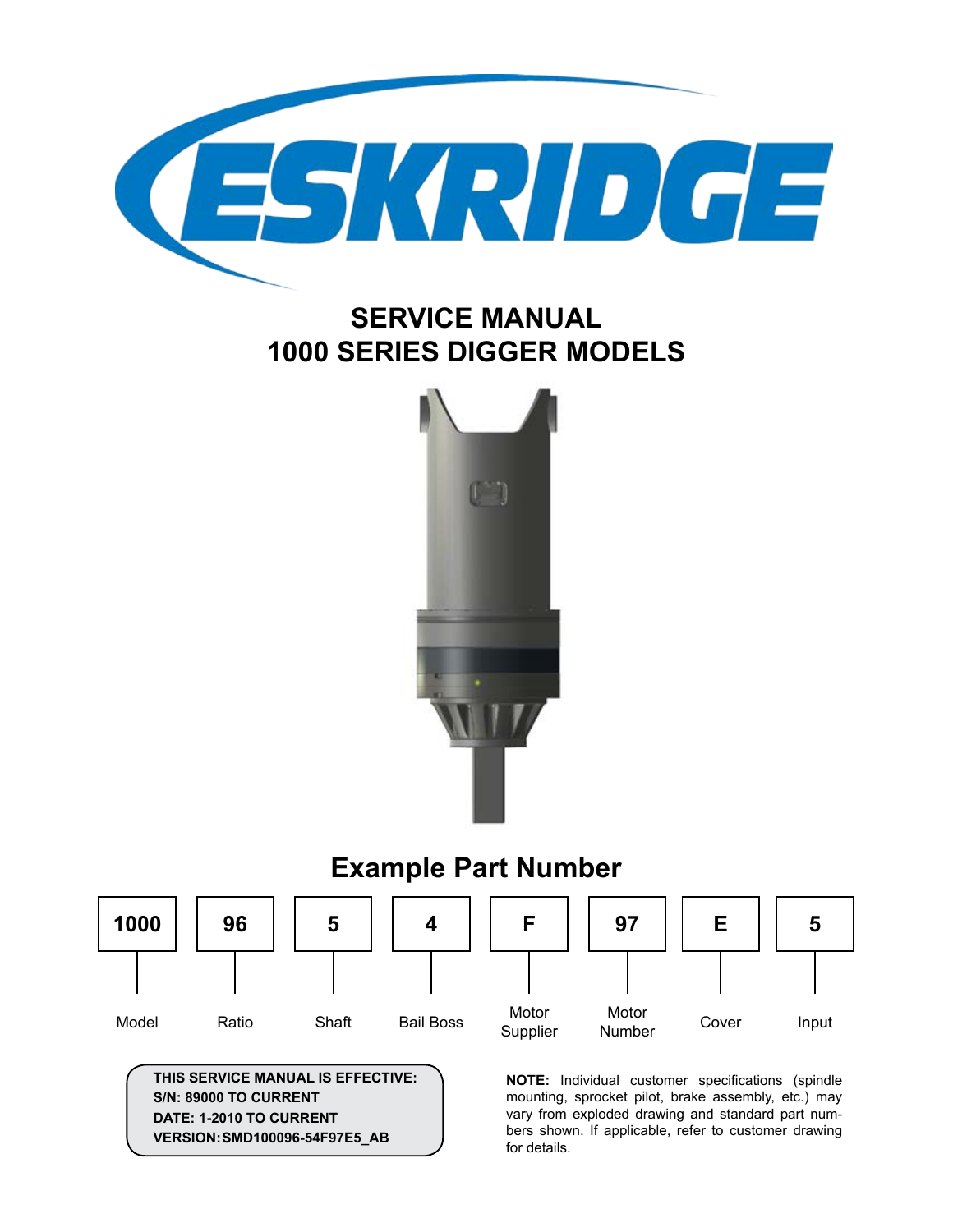

### **Exploded View Drawing 100096-54F97E5**

### **MODEL 100096-54F97E5 DIGGER**

| ITEM                                              | QTY                        | <b>DESCRIPTION</b>                   | PART NO.     |  |
|---------------------------------------------------|----------------------------|--------------------------------------|--------------|--|
| 1                                                 | 1                          | <b>BASE-"F" FLANGLESS</b>            | 60-004-3014  |  |
| 2                                                 | 1                          | OUTPUT SHAFT: 5-1/4" SQUARE          | 60-004-4222L |  |
| 3                                                 | 1                          | COVER (4 BOLT "E")                   | 60-004-1564  |  |
| 4                                                 | 1                          | <b>INPUT GEAR</b>                    | 60-004-1462  |  |
| 5                                                 | (1)                        | <b>CARRIER ASSEMBLY- PRIMARY</b>     | 60-005-2043  |  |
| 5A                                                | 1                          | <b>CARRIER</b>                       | 60-004-1024  |  |
| 5B                                                | 3                          | <b>CLUSTER GEAR</b>                  | 60-004-1182  |  |
| 5C                                                | 3                          | <b>PLANET SHAFT</b>                  | 60-004-1272  |  |
| 5D                                                | 6                          | <b>BEARING (CAGE &amp; ROLLER)</b>   | 01-105-0510  |  |
| 5E                                                | 6                          | <b>THRUST WASHER</b>                 | 60-004-1881  |  |
| 5F                                                | 3                          | <b>ROLL PIN</b>                      | 01-153-0150  |  |
| 6                                                 | 1                          | <b>SUN GEAR</b>                      | 60-004-1222  |  |
| 7                                                 | (1)                        | <b>CARRIER ASSEMBLY- SECONDARY</b>   | 60-005-2083  |  |
| 7A                                                | 1                          | <b>CARRIER</b>                       | 60-004-1044  |  |
| 7B                                                | 3                          | <b>PLANET GEAR</b>                   | 60-004-1232  |  |
| 7C                                                | 3                          | PLANET SHAFT                         | 60-004-1262  |  |
| 7D                                                | 6                          | <b>BEARING CONE</b>                  | 01-102-0210  |  |
| 7E                                                | 6                          | <b>BEARING CUP</b>                   | 01-103-0210  |  |
| 7F                                                | 3                          | <b>RETAINING RING</b>                | 01-160-0490  |  |
| 7G                                                | 6                          | <b>RETAINING RING</b>                | 01-160-0500  |  |
| 7H                                                | 6                          | <b>WASHER</b>                        | 60-004-1291  |  |
| 7J                                                | 6                          | <b>SHIM</b>                          | 60-004-1321  |  |
| 7K                                                | 3                          | <b>ROLL PIN</b>                      | 01-153-0150  |  |
| 7L                                                | 1                          | <b>PLATE - SEC CARRIER RETAINER</b>  | 60-004-1352  |  |
| 8                                                 |                            | <b>RING GEARS &amp; SPACER</b>       |              |  |
| 8A                                                | 1                          | <b>RING GEAR - PRIMARY</b>           | 60-004-1213  |  |
| 8B                                                | 1                          | RING GEAR - SECONDARY                | 60-004-1243  |  |
| 8C                                                | 1                          | <b>RING SPACER</b>                   | 60-004-1253  |  |
| 10                                                |                            | <b>THRUST WASHERS &amp; BEARINGS</b> |              |  |
| 10A                                               | 2                          | <b>BEARING THRUST RACE - PRIMARY</b> | 01-112-0350  |  |
| 10B                                               | 1                          | <b>BEARING - PRIMARY THRUST</b>      | 01-112-0340  |  |
| 10C                                               | 1                          | <b>BEARING THRUST RACE - INPUT</b>   | 01-112-0060  |  |
| 11                                                | <b>SEALS &amp; O-RINGS</b> |                                      |              |  |
| 11A                                               | 1                          | O-RING                               | 01-402-0670  |  |
| 11B                                               | 3                          | <b>O-RING</b>                        | 01-402-0660  |  |
| 11C                                               | 1                          | <b>OUTPUT SHAFT SEAL</b>             | 01-405-0810  |  |
| <b>OUTPUT SHAFT BEARINGS</b><br>$12 \overline{ }$ |                            |                                      |              |  |
| 12A                                               | 1                          | <b>OUTER CONE</b>                    | 01-102-0190  |  |
| 12B                                               | 1                          | <b>OUTER CUP</b>                     | 01-103-0190  |  |
| 12C                                               | 1                          | <b>INNER CONE</b>                    | 01-102-0220  |  |
| 12D                                               | 1                          | <b>INNER CUP</b>                     | 01-103-0220  |  |
| <b>HARDWARE</b><br>13                             |                            |                                      |              |  |
| 13A                                               | 6                          | SHCS (3/8-16 X 1) GR8                | 01-150-1110  |  |
| 13B                                               | 12                         | SHCS (1/2-13 X 1-1/2) GR8            | 01-150-0570  |  |
| 13C                                               | 3                          | FHS C.S. (3/8-24 X 1)GR8             | 01-150-1590  |  |
| 13D                                               | 20                         | HHCS (3/4-10 X 11.5) GR8             | 01-150-1720  |  |
| 13E                                               | 20                         | HARDWASHER (3/4 X 1.25 OD)           | 01-166-0350  |  |
| 13F                                               | 4                          | HHCS (3/4-10 X 1.75) GR8             | 01-150-1890  |  |
| 13G                                               | 4                          | LOCKWASHER (3/4 MED)                 | 01-166-0360  |  |
| 14                                                | 6                          | PIPE PLUG (3/4 NPT MAGNETIC)         | 01-207-0100  |  |
| <b>MISCELLANEOUS</b><br>15                        |                            |                                      |              |  |
| 15A                                               | 1                          | <b>SEAL CARRIER</b>                  | 60-004-1922  |  |
| 15B                                               | 1                          | <b>BAIL ASSEMBLY</b>                 | 60-005-1622  |  |
| 15C                                               | $\star$                    | <b>SHIM</b>                          | 60-004-1311  |  |
| 15D                                               | 1                          | <b>LOCK RING</b>                     | 60-004-1472  |  |
| 15E                                               | 1                          | SPLIT RING (L-SEGMENT)               | 60-004-1482  |  |
| 15F                                               | 1                          | <b>RETAINING RING</b>                | 01-160-0510  |  |
| 16                                                | $\overline{1}$             | <b>MOTOR</b>                         | 01-304-0970  |  |
|                                                   |                            |                                      |              |  |



X100096-54F97E5aa 05-12-10 ECN- HWP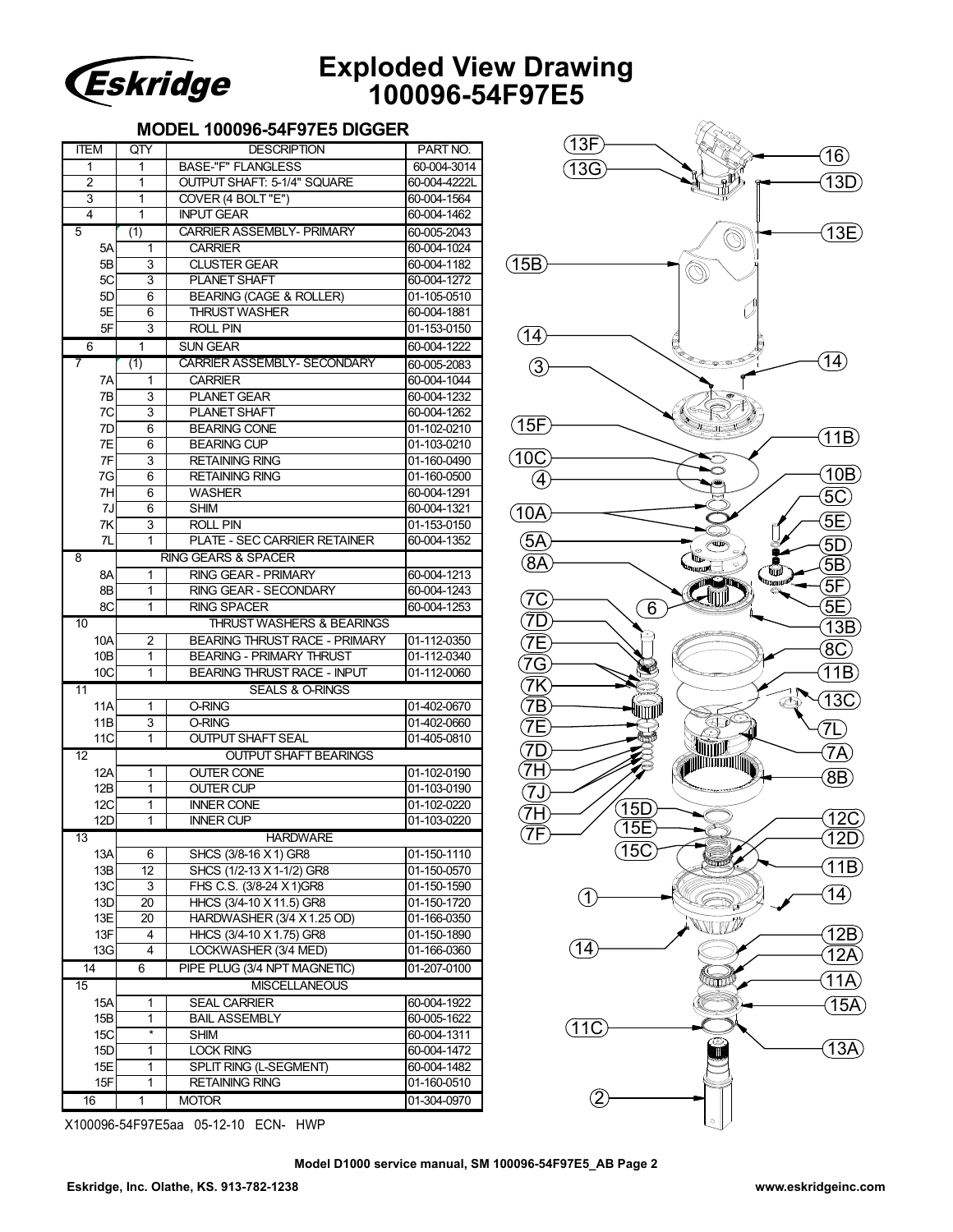### **Lubrication & Maintenance**

Using the chart below, determine an appropriate lubricant viscosity. Use only EP (extreme pressure) or API GL-5 designated lubricants. Change the lubricant after the first 50 hours of operation and at 500 hour intervals thereafter. The auger drive should be partially disassembled to inspect gears and bearings at 1000 hour intervals.



### **Recommended ambient and operating temperatures for conventional and synthetic gear lubricants**

**Note: Ambient temperature is the air temperature measured in the immediate vicinity of the gearbox. A gearbox exposed to the direct rays of the sun or other radiant heat sources will operate at higher temperatures and therefore must be given special consideration. The max operating temp must not be exceeded under any circumstances, regardless of ambient temperature.**

If your unit was specified "shaft up" or with a "-Z" option, a grease zerk was provided in the base housing. For shaft-up operation, the output bearing will not run in oil and must be grease lubricated. Use a lithium based or general purpose bearing grease sparingly every 50 operating hours or at regular maintenance intervals. Over-greasing the output bearing should be avoided as it tends to fill the housing with grease and thicken the oil

### **ESKRIDGE MODEL D1000 OIL CAPACITIES**



**WARNING: While working on this equipment, use safe lifting procedures, wear adequate clothing and wear hearing, eye and respiratory protection.**

### **ESKRIDGE PART NUMBER INTERPRETATION**

**Note: All non custom Eskridge Geardrives are issued a descriptive part number which includes information regarding the Model, means of shaft retention, base style, shaft style, input mounting, input shaft size, overall ratio and various available options. For a detailed breakdown of this information, please refer to Eskridge product specification sheets found at: http://www.eskridgeinc.com/diggers/diggerprodspecs.html**

!<br>!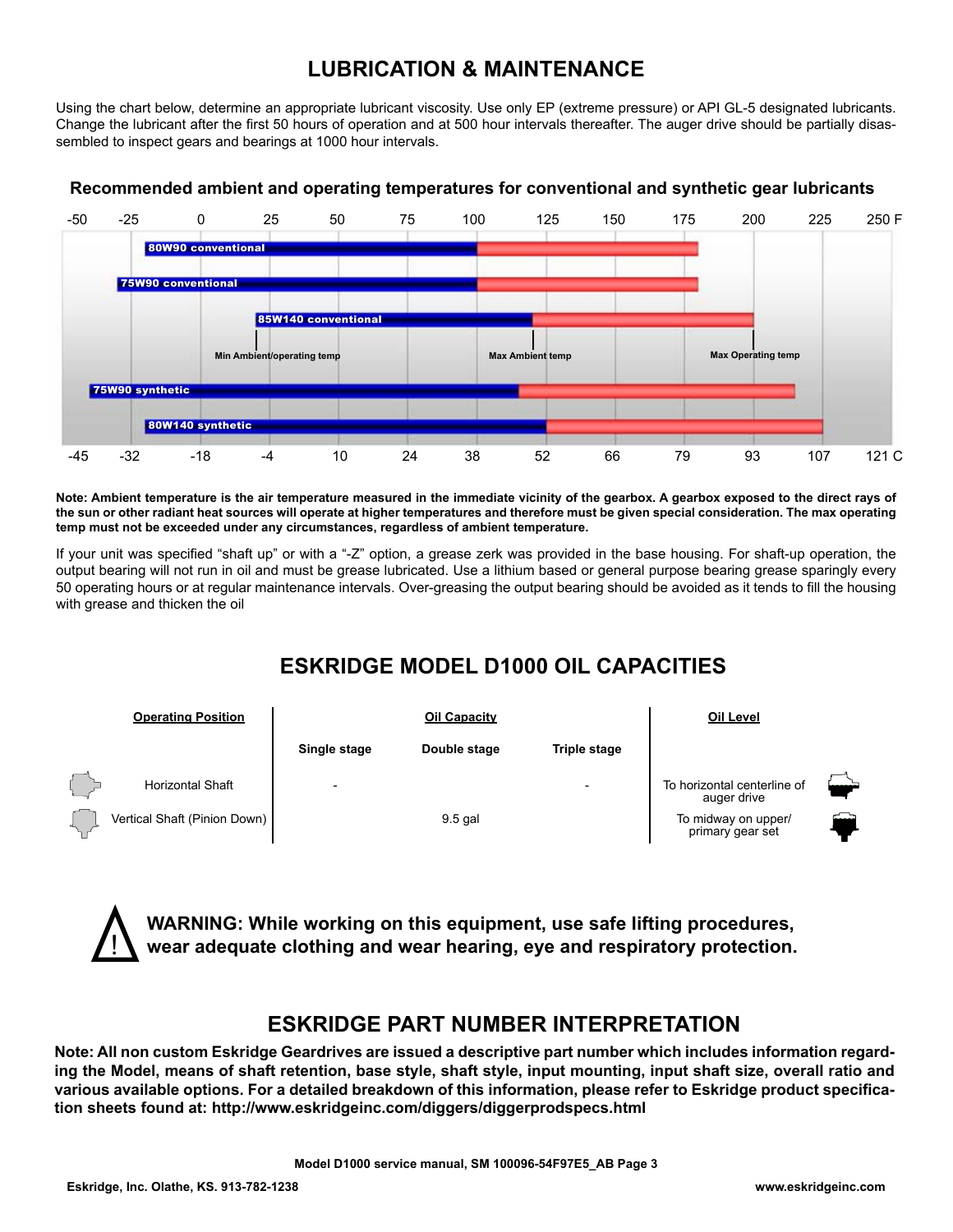# **Unit Disassembly Procedure**

- 1) Scribe a diagonal line across the outside of the unit from the bail **(15B)** to the base **(1)** before disassembly to aid in the proper positioning of pieces during reassembly.
- 2) Remove magnetic drain plugs **(14)** and drain oil from unit. The oil will drain out faster and more completely if warm.
- 3) Remove the twenty hex-head capscrews **(13D)** and flat washers **(13E)**.
- 4) Separate bail **(15B)** from gearbox and remove from digger assembly.
- 5) Install two hex-head capscrews **(13D)** into cover **(3)** to retain gearbox assembly together while removing motor fasteners.
- 6) Remove motor **(16)** from cover **(3)** and remove temporary fasteners **(13D)**.
- 7) Remove cover **(3)**, thrust bearings **(10A, 10B & 10C)**, remove input gear **(4)**. Inspect o-ring **(11B)**; discard if damaged or deformed.
- 8) Lift Stage I planet carrier assembly **(5)** out of the unit. Remove ring gear spacer **(8C)** and inspect o-ring **(11B)**; discard if damaged or deformed.
- 9) Remove Stage II sun gear **(6)** from secondary carrier assembly **(7)**.
- 10) Remove the three 3/8-24 flat head capscrews **(13C)** securing the carrier retaining plate **(7L)** to the output shaft **(2)**.
- 11) Remove remaining ring gear (**8B)** and Stage II carrier assembly **(7)**. Inspect gear to gear and gear to base o-ring(s) **(11B)**, discard and replace any damaged or deformed o-rings.
- 12) The unit is now separated into subassemblies. The area(s) requiring repair should be identified by thorough inspection of the individual components after they have been cleaned and dried.

### **Disassembly**

- 1) Rotate planet gears **(5B)** to check for abnormal noise or roughness in bearings **(5D)** or planet shafts **(5C)**. If further inspection or replacement is required, proceed as follows.
- 2) Drive roll pins **(5F)** completely into the planet shafts **(5C)**.
- 3) Press or drive planet shafts **(5C)** out of carrier **(5A)**.
- 4) Remove planet gears **(5B)** and thrust washers **(5E)** from the carrier **(5A).**
- 5) Inspect the planet gear **(5B)** bearing bore, planet shaft **(5C)** and rollers **(5D)**. Check for spalling, bruising or other damage.
- 6) Replace any parts where abnormal wear is found.
- 7) Use 3/16 inch pin punch to remove roll pins **(5F)** from planet shafts **(5C)**.

### **NOTE: If either the rollers or the planet shafts (pins) are damaged, both components should be replaced.**

#### **Reassembly**

- 1) To install rollers in planet gear bore:
	- a) Set planet washer **(5E)** on work table, place planet gear **(5B)** onto washer and insert bearings **(5D)** into planet bore.
	- b) Place planet washer **(5E)** onto top of planet gear then slide the gear into carrier **(5A)**. (Oriented as shown.)
- 2) Planet shafts **(5C)** should be installed with chamfered end of 3/16 inch hole toward outside diameter of the carrier **(5A)**. This will aid in alignment of holes while inserting roll pins **(5F)**.
- 3) Drive a roll pin **(5F)** through the carrier hole and into the planet shaft to retain the parts. Repeat for other planet gears.

## **Stage I Carrier Subassembly**

**(Items 5A, 5B, 5C, 5D, 5E, & 5F)**

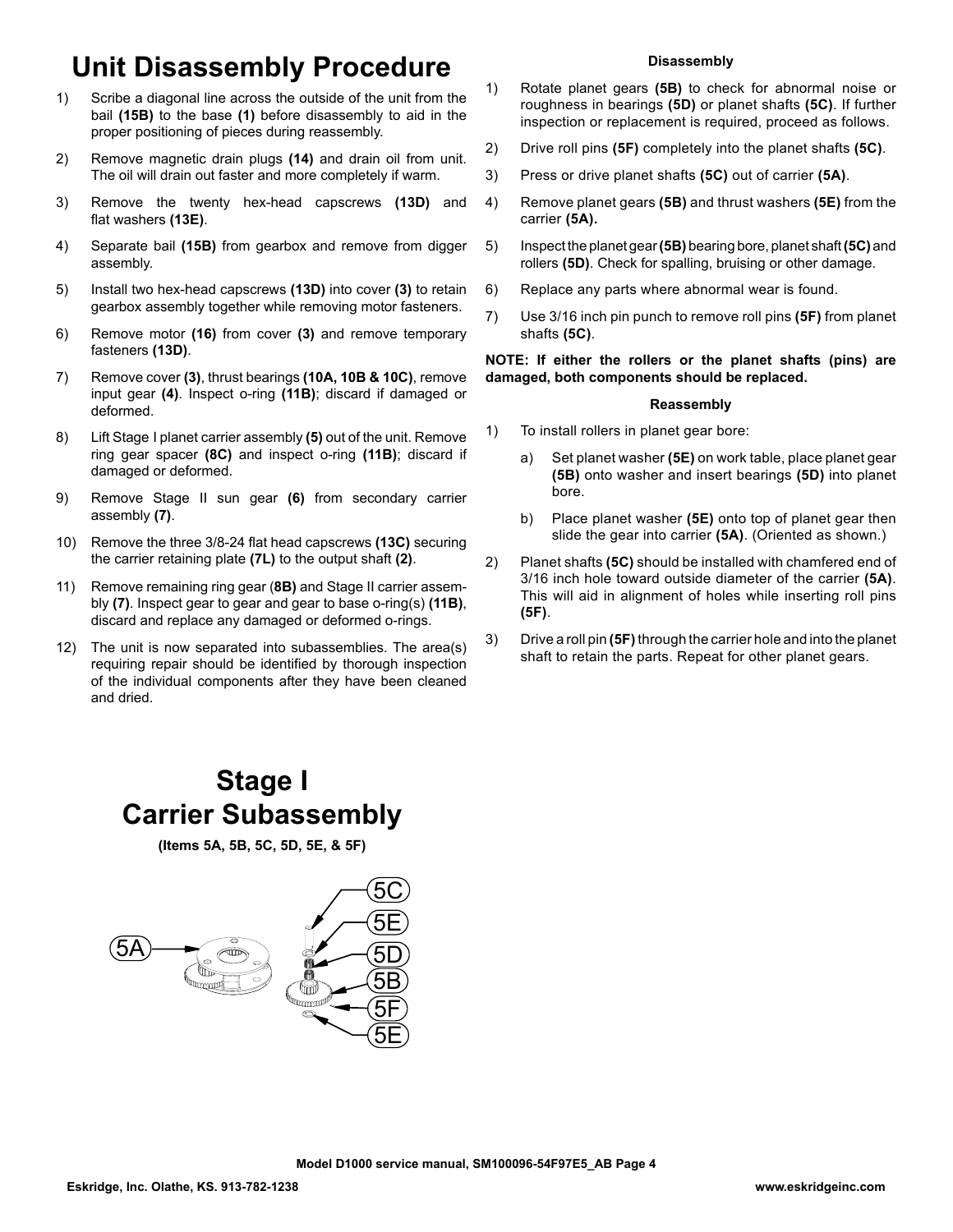## **Stage II Carrier Subassembly**

**(Items 7A, 7B, 7C, 7D, 7E, 7F, 7G, 7H, 7J & 7K)**



### **Disassembly**

- 1) Rotate planet gears **(7B)** to check for abnormal noise or roughness in bearings **(7D, 7E)**. If further inspection or replacement is required, proceed as follows.
- 2) Removing retaining ring **(7F),** washer **(7H)** and shims **(7J)**  from planet shaft **(7D)**.
- 3) Press planet shafts **(7C)** out of carrier **(7A)**.
- 4) Remove planet gears **(7B)** and washer **(7H)** from carrier.
- 5) Inspect the planet gear **(7B),** bearing cone **(7D)**, bearing cup **(7E)** and planet shaft **(7C)**. Check for spalling, bruising or other damage. Replace components as necessary; bearing need to be replaced as a cup and cone set.
- 6) Replace any parts where abnormal wear is found.

#### **Reassembly**

- 1) Rebuild Stage II planet carrier assembly in reverse order using any needed new parts.
- 2) Install bearing cones **(7D)** into planet gear bearing cups **(7E)**. Place washer **(7H)** onto interior carrier spot faced surface.
- 3) Insert planet gear assembly into carrier **(7A)**. Slide planet shaft **(7C)** Into carrier planet assembly and align planet pin notch with roll pin in carrier.
- 4) Place shims **(7J)** and washer **(7H)** onto planet shaft. Install retaining ring **(7F)**. Rotate plant gears by hand to test bearing preload. Correct bearing preload on the planet gears requires 50-75 in-lbs rotating torque. If gear doesn't rotate remove a shim and test again until a smooth loaded rotation is developed. Repeat for remaining planet gears.

## **Base Subassembly**

**(Items 1, 2, 11C, 12A, 12B, 12C, 12D, 14, 15A, 15C, 15D, & 15E)**



- 1) Remove the seal carrier retaining screws **(13A)** and seal carrier **(15A)** from unit. Inspect seal **(11C)** and o-ring **(11A)** for signs of wear or damage and replace as necessary.
- 2) Remove the lock ring **(15D)** using a heel bar or puller; if using a heel bar, be sure not to pry against the cage of the inner output shaft bearing **(12C)**. Remove the split ring segments **(15E)** and shims **(15C)**.

### **Caution: Since the output shaft is no longer retained, care should be taken to avoid personal injury. Care should also be taken not to damage it when it is pressed through base.**

3) Base **(1)** should be set pinion side down, as shown, on a plate or table. Press output shaft through the bottom of base by applying a load to top end (internal end) of shaft until it passes through inner shaft bearing cone **(12C)**.

#### **Note: Removing the shaft from the base assembly damages the shaft seal and the seal will need to be replaced.**

- 4) A gear puller may be used to remove the outer bearing cone **(12A)** from the shaft **(2)**. If reusing old bearing cone, do not pull on or damage roller cage.
- 5) Inspect inner and outer bearing cups **(12A, 12B, 12C & 12D)**. If cups are damaged, drive them out using a brass drift and utilizing the bearing knock-out notches in the base **(1)**

#### **Reassembly**

- 1) Clean all foreign material from magnetic oil plug **(14)** located on the side of the base **(1)**.
- 2) Place base **(1)** (output side up, opposite shown) on the table.
- 3) Apply a layer of lithium or general purpose bearing grease to the roller contact surface of outer bearing cup **(12A)**.
- 4) Press outer bearing cone **(12B)** (large end down as shown) onto the shaft until it seats against the shoulder.